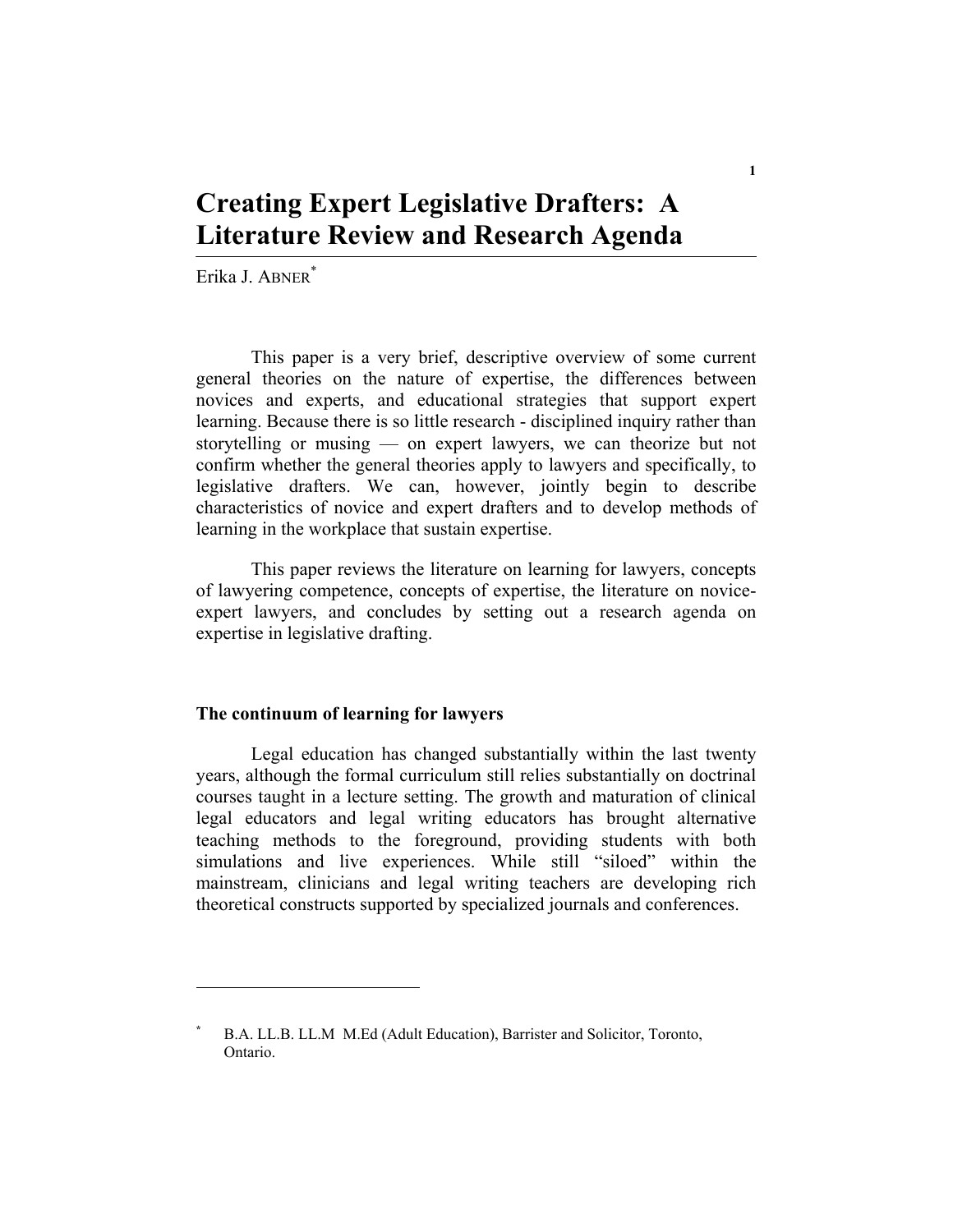However, the literature on legal education is still weighted to what can best be described as classroom research, or philosophical essays rather than disciplined educational research. Indeed, one extensive review of the empirical research into legal education concluded that "relatively little is known, overall, about legal education." (Ogloff, Lyon, Douglas, & Rose, 2000, at 242); Neumann and Krieger reached a similar conclusion in their review of research-based clinical legal education.(Neumann & Krieger, 2003)

#### **Learning in the law firm**

In contrast to the body of literature on post-graduate learning in the health care professions, the process of learning to become a lawyer after law school — as opposed to learning to think like a lawyer in law school — remains unexplored. The body of literature on learning after law school can be described as incomplete and fragmented.

Organizations such as National Association of Law Placement (NALP) and Association of Legal Administrators have produced some work on learning after law school. (NALP Foundation for Research and Education, 1998). While generally based on survey research, the reports are atheoretical and best described as prescriptive documents.

My academic literature review located very little research into learning after law school. This literature can be divided into three streams: research into the learning process, research into motivation for learning, and research into professional legal training programs.

Katzman (1996) replicated the classic Fox, Mazmanian and Putnam study to examine the extent to which learning played a role in lawyers lives. Katzman found that change was externally motivated, learning was primarily self-directed and not deliberative, and that the most frequently cited informal source was other people.

Foster (2000) examined how lawyers learned to manage — defined by supervising and training their junior lawyers. She found that learning was informal, using strategies of observation, analogous experiences, trial and error, and role modelling. Lawyers did not share and evaluate common learning experiences. Specifically, she found that "participants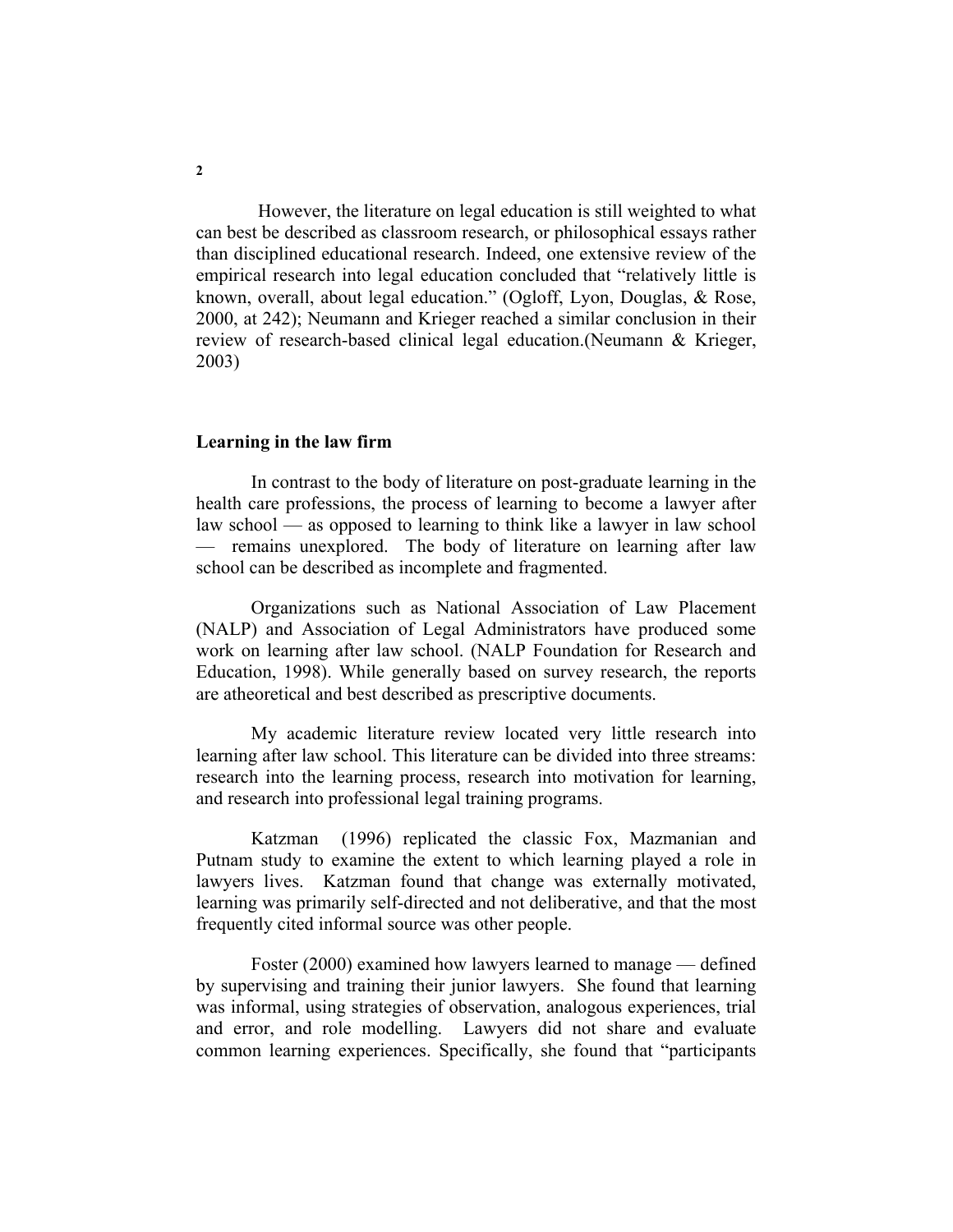were not the beneficiaries of mentoring or coaching relationships in learning lawyering skills. Learning anything about the managerial role through mentoring or coaching relationships was an even more rare occurrence."

The Institute for the Study of the Legal Profession has produced a number of studies of vocational training in England (Johnston & Shapland, 1996; Shapland & Sorsby, 1995; Shapland, Wild, & Johnston, 1995). The Centre for Legal Education has produced two studies of vocational training in Australia (de Groot, 1995; Nelson, 1993) together with a review of the research and theories on continuing legal education (Roper, 1999). These studies focus largely on formal continuing legal education programs; in particular, the Shapland and the de Groot studies examined formal practical legal training programs in England and Wales, and in Australia.

## **Lawyering Competencies**

The "trajectory of learning" can also be described as the transition period in which the student develops into a competent practitioner. A rich descriptive literature on lawyering competencies has developed over the past twenty-five years in both the United States and Commonwealth jurisdictions. While the literature is useful in that it provides some level of description of what lawyers do and on what lawyers need to learn as well as providing normative standards, it is limited. The literature describing elements of competent practice does not identify stages of development nor does it address how learning occurs. It tends to rely substantially on a behavioral view of learning and the nature of practice, although more recent formulations acknowledge the need for "reflective practice" (Schön, 1983, 1987, 1995) Finally, the descriptions of competent practice rarely acknowledge the affective components of lawyering. While Menkel-Meadow (1994, p. 595) specifically critiques the MacCrate Report, this quote applies generally to descriptions of lawyering competence**:** 

Attempting the kind of taxonomic, scientistic, classificatory, and schematic thinking about lawyering that comes closer to a Langdellian statement of "scientifically derived principles" about lawyering than any area of doctrinal law has accomplished. It is thus, too over-determined, too rigid and, at the same time, too incomplete for me.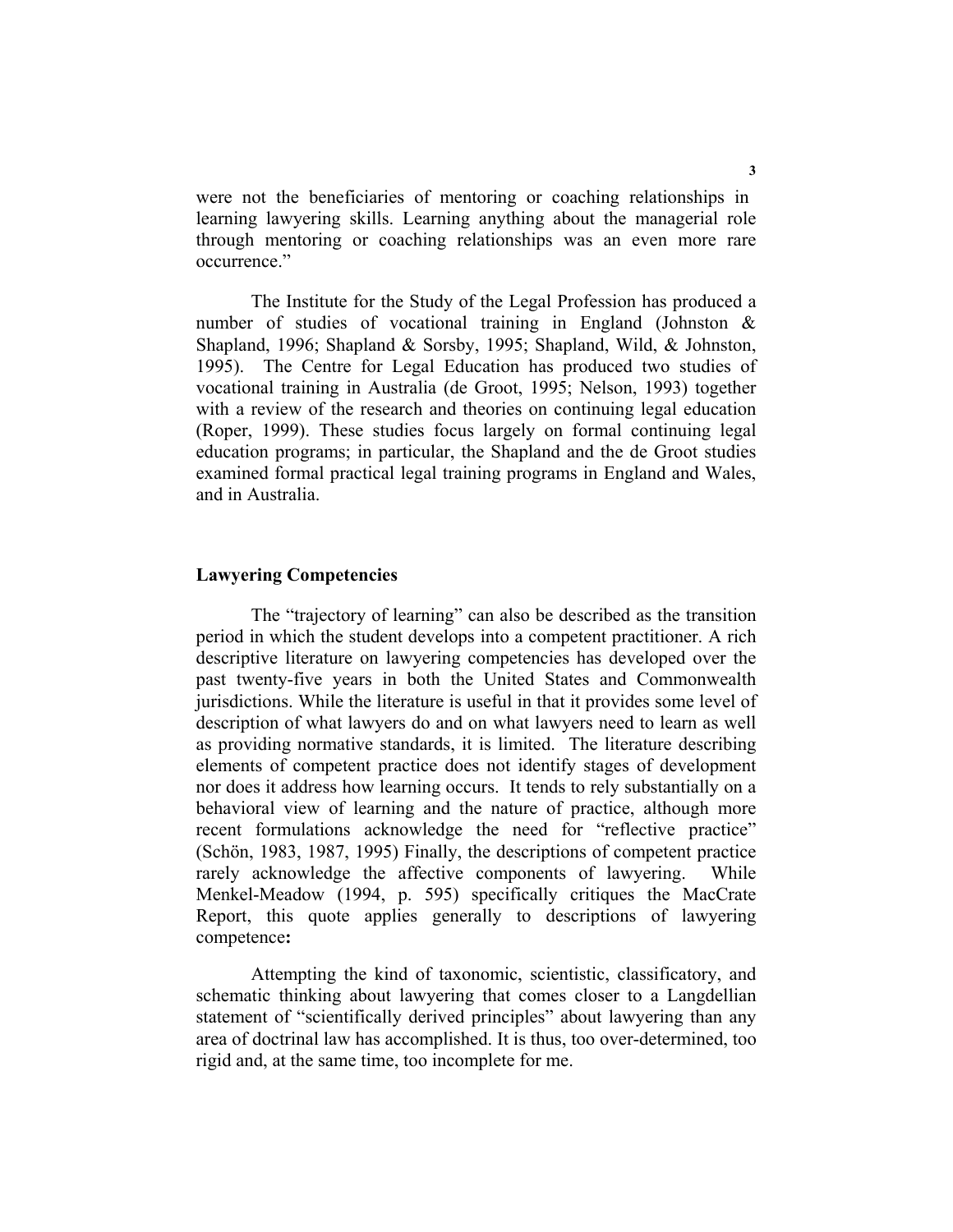For me, the MacCrate Report pays insufficient attention to the human aspects of lawyering **—** variously called empathic, affective, feeling, altruistic, and service aspects of lawyering, whether the representation is of an individual, an entity, or a "cause" or issue.

Lawyering competence has been defined for the purpose of professional governance. For example, the Law Society of Upper Canada offers a broad description of lawyering competence that is now included in the Rules of Professional Conduct. Similarly, the American Law Institute-American Bar Association in 1980 proposed a definition, cited in Roper  $(1999, p.100-101)$ :

Legal competence is measured by the extent to which an attorney

- 1. is specifically knowledgeable about the fields of law in which he/she practices,
- 2. performs the techniques of such practice with skill,
- 3. manages such practice efficiently,
- 4. identifies issues beyond his/her competence relevant to the matter undertaken, bringing these to the client's attention,
- 5. properly prepares and carries through the matter undertaken, and
- 6. is intellectually, emotionally and physically capable.

More extensive descriptive lists are available. Beginning with the relatively modest list of six competencies (oral competency, written competency, legal analysis competency, problem-solving competency, professional responsibility competency and practice management competency) (Cort & Sammons, 1980) up to the more recent Report of the Task Force on Law Schools and the Profession: Narrowing the Gap (the MacCrate Report) (American Bar Association Section of Legal Education and Admissions to the Bar, 1992) expansion to ten competency skills and four values, academics and professional governing bodies have attempted to describe in varying levels of detail what lawyers do. Fitzgerald (1994) provides a thorough description of the work on lawyer competences, including the significant work in the U.K., Australia and New Zealand.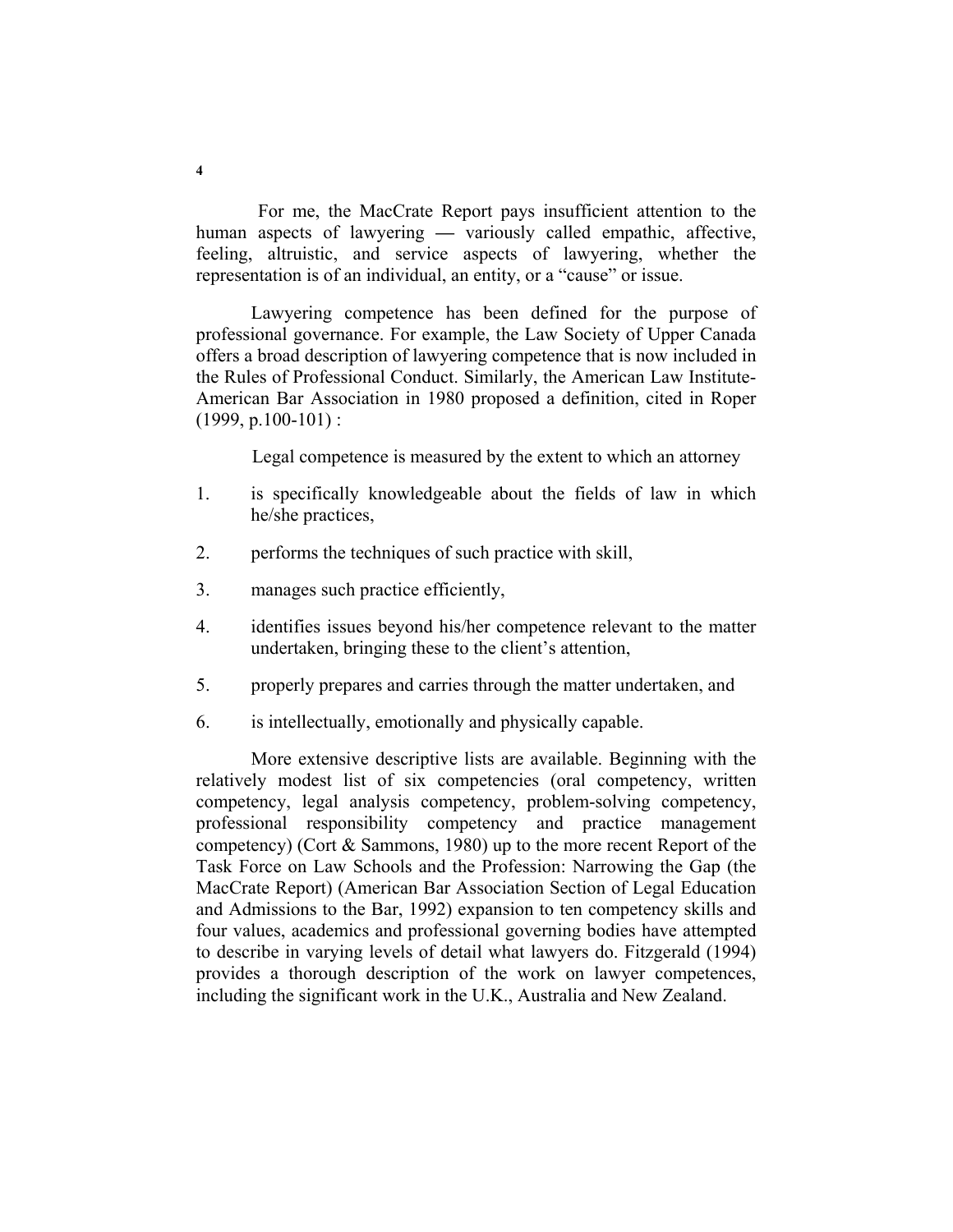Roper (1999, p.115-117) analyzed a series of questions about the nature of competence-based training (questions applicable to other professions as well):

Can competence be seen only as context specific or can it be described in general terms?

Do competence standards set minimum standards or standards of excellence?

Can standards be written which are realistic or are they inevitably aspirational?

How can competence-based standards reflect the flexibility of legal practice, with its need to deal with contingencies and variance?

Are the standards to be of performance or attributes?

How do we write competence-based standards for a profession that is not homogeneous?

# **Cognitive apprenticeship, craft apprenticeship, experiential learning and situated learning**

Learning within law firms includes elements of cognitive apprenticeship, craft apprenticeship, experiential learning and situated learning, in a complex mix. The mix includes behaviours that are highly visible and reproducible — for example, behaviour with clients, colleagues and others — together with activities that are invisible unless unearthed — for example, deciding on strategy or analysing documents.

These theoretical frameworks are helpful because they explain the social nature of learning as well as the developmental trajectory during the lengthy and complex apprenticeship process. However, these frameworks do not address the specific role of relationships in learning, either within a dyadic or a constellation of relationships.

Collins, Brown and Newman (1989) have identified some of the crucial features of traditional apprenticeship: 1) apprenticeship focuses closely on the specific methods for carrying out a task in a domain, learned through modelling, coaching (with scaffolding) and fading, 2)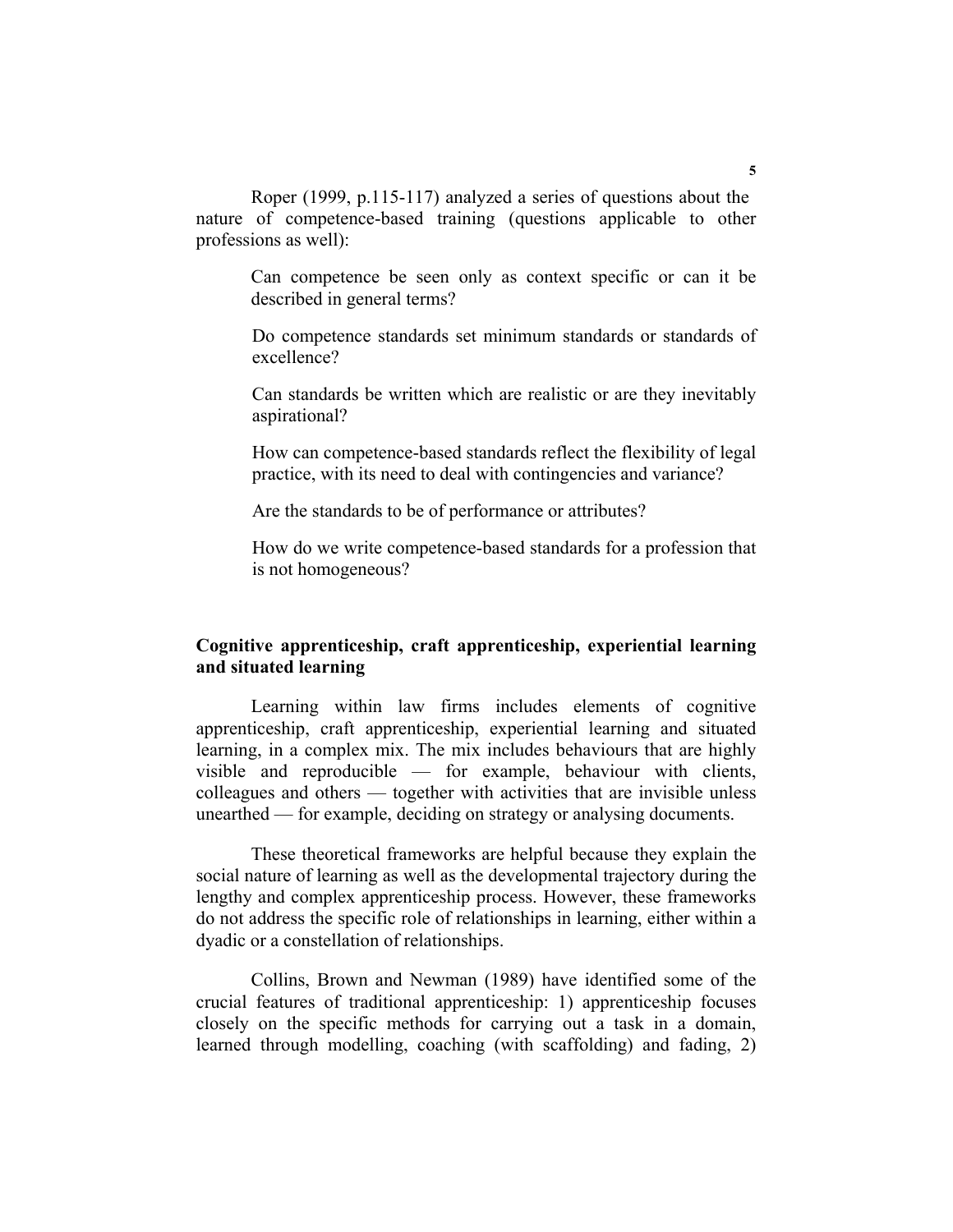observation plays a key role, providing a conceptual model of the task or process, and 3) learning takes place within a social context, where all members participate in the target skills, with access to more than one master and to other learners.

Cognitive apprenticeship, in contrast, addresses the method to teach the processes that experts use to handle complex tasks, and conceptual and factual knowledge situated in the multiple contexts of their use. Learning is focused on cognitive and meta-cognitive, rather than physical skills and processes. Traditional apprentices can rely on observation since process and methods are visible; learning cognitive skills relies on the "externalisation of processes that are usually carried out internally" (Brown et al., 1989 p. 457).

Like the traditional apprenticeship model, lawyering is a highly social activity. Working in a firm of any size, students are exposed both to experts and to learners at different stages of development. Some lawyering tasks can be learned through observation and gradually more active participation — much like the tailors of Goa (Lave & Wenger, 1991). Law students can observe client meetings, transactional closings, and meetings with other lawyers, negotiations, courtrooms, discoveries, etc. However, they may not be able to move from the outside to the inner circle with the same stately precision as the tailors (from cutting to pressing to simple garments) — in part because events do not always unfold in predictable ways, and in part because of the exigencies of the workplace.

However, much of what lawyers do is cognitive. While the final product — a document or a winning argument — is observable — the complex processes that lead to the result are not. For example, the expert transactional lawyer may begin with a useful precedent, and knows how to tailor the precedent in accordance with the facts of that particular transaction. The novice may not "see" the salient differences between the particular transaction and the document. So, for young lawyers, access to the "masters'" cognitive thinking is a critical feature of their development (Blasi, 1995; Neumann, 1989).

Unlike law school, young lawyers in the workplace are part of the ordinary culture of their practice and therefore their learning can be characterized as "situated". At the entry level, many of their tasks are at the "outer margins" of activity: research, organising paper, conducting searches. These activities are often critical to success, yet only a small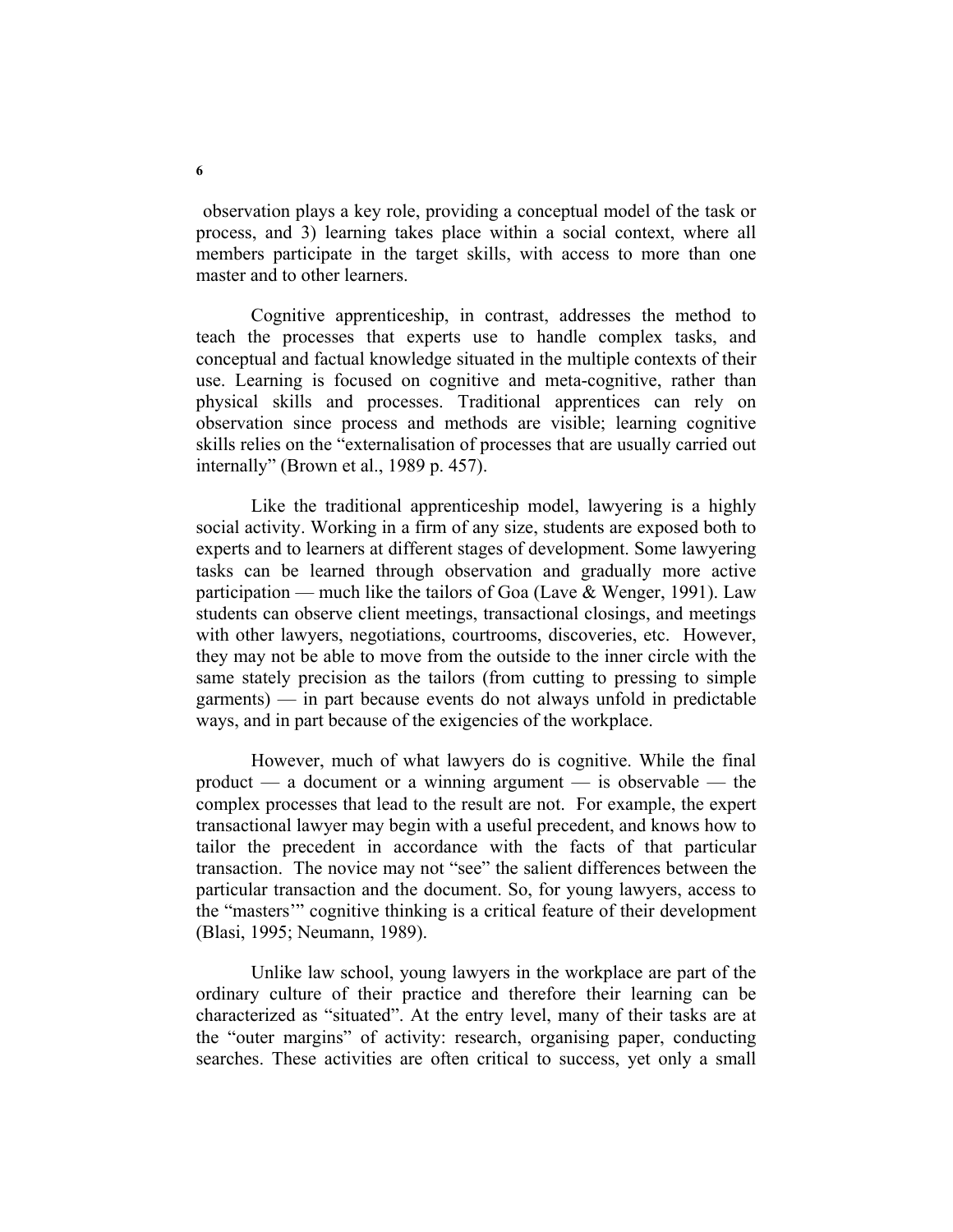piece of a much larger picture. The young lawyer may or may not understand how their small piece fits the big picture — or even what the big picture is. Often files unfold over time, so that observation of activity within a single file requires a certain level of perseverance.

These descriptions of cognitive apprenticeship and situated learning are consistent with Resnick's (1987) four differences between learning in school and learning out of school: 1) individual cognition in school versus shared cognition outside, 2) pure mentation in school versus tool manipulation outside, 3) symbol manipulation in school versus contextualized reasoning outside school, and 4) generalized learning in school versus situation-specific competencies outside. A unified theory of learning at work could classify activity within one or more of these differences and identify the learning process or processes for each.

Eraut (2000) describes four main approaches to the facilitation of learning in the workplace: induction and integration, exposure and osmosis, self-directed learning, and structured personal support for learning. This structured personal support is further described as a "virtuous circle of positive development": offering support increases confidence, which allows for more challenging work which in turn increases confidence.

## **Expertise**

Over the past twenty or so years, cognitive psychologists and educational researchers have grappled with the problem of identifying characteristics of experts, describing expert analytical and creative processes, and applying the results in the formal learning settings as varied as elementary schools and professional schools. A recent theme issue of *Educational Researcher*, a publication of the American Educational Research Association, included a series of articles on various questions on expertise. Predictably, most questions about experts remain unanswered; in particular, we have very little information or research on what constitutes expert lawyering practice and teaching and learning for expertise.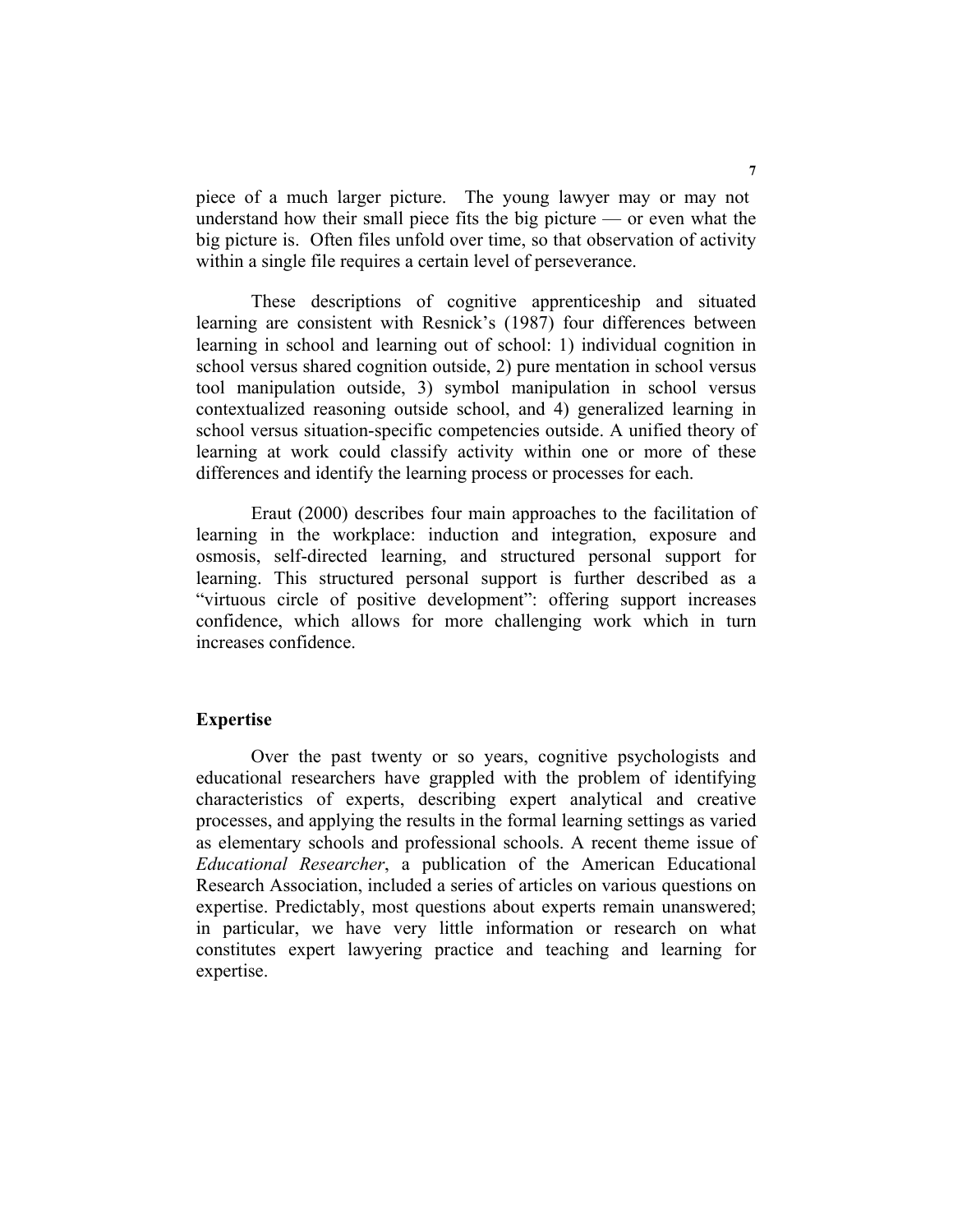### **Characteristics of Experts**

Theorists differ even on the appropriate description of an expert. The introduction to the theme issue describes the consistent and reliable features of experts as those who:

- possess extensive and highly integrated bodies of domain knowledge.
- $\Box$  are effective at recognizing the underlying structure of domain problems.
- select and apply appropriate problem-solving procedures for the problem at hand.
- can retrieve relevant domain knowledge and strategies with minimal cognitive effort.(Alexander, 2003)

Lajoie describes expert characteristics as:

- superior memory for information in their domain.
- better awareness of what they do and do not know.
- **q** greater pattern recognition.
- faster and more accurate solutions (although they tend to spend more time initially analyzing problems prior to solving them).
- deeper, more highly structured knowledge. (Lajoie, 2003)

Sternberg theorizes that becoming an expert calls for a blend of creative, analytical and practical thinking that goes beyond deliberative practice; while a large, well-organized knowledge base seems necessary, it is not enough. (Sternberg, 2003)

Scardamalia and Bereiter (cognitive psychologists based at OISE/UT themselves experts in computer-based knowledge building communities) describe experts not in terms of the bundle of attributes or in contrast to novices, but as persons engaged in a process. They contrast "experts" with "experienced non-experts":

Experts address problems whereas the experienced non-expert carries out practiced routines. The career of an expert is one of progressively advancing the problems of a field of work, whereas the career of a non-expert is one of gradually constricting the field of work so that it more closely conforms to the routines the nonexpert is prepared to execute.

**8**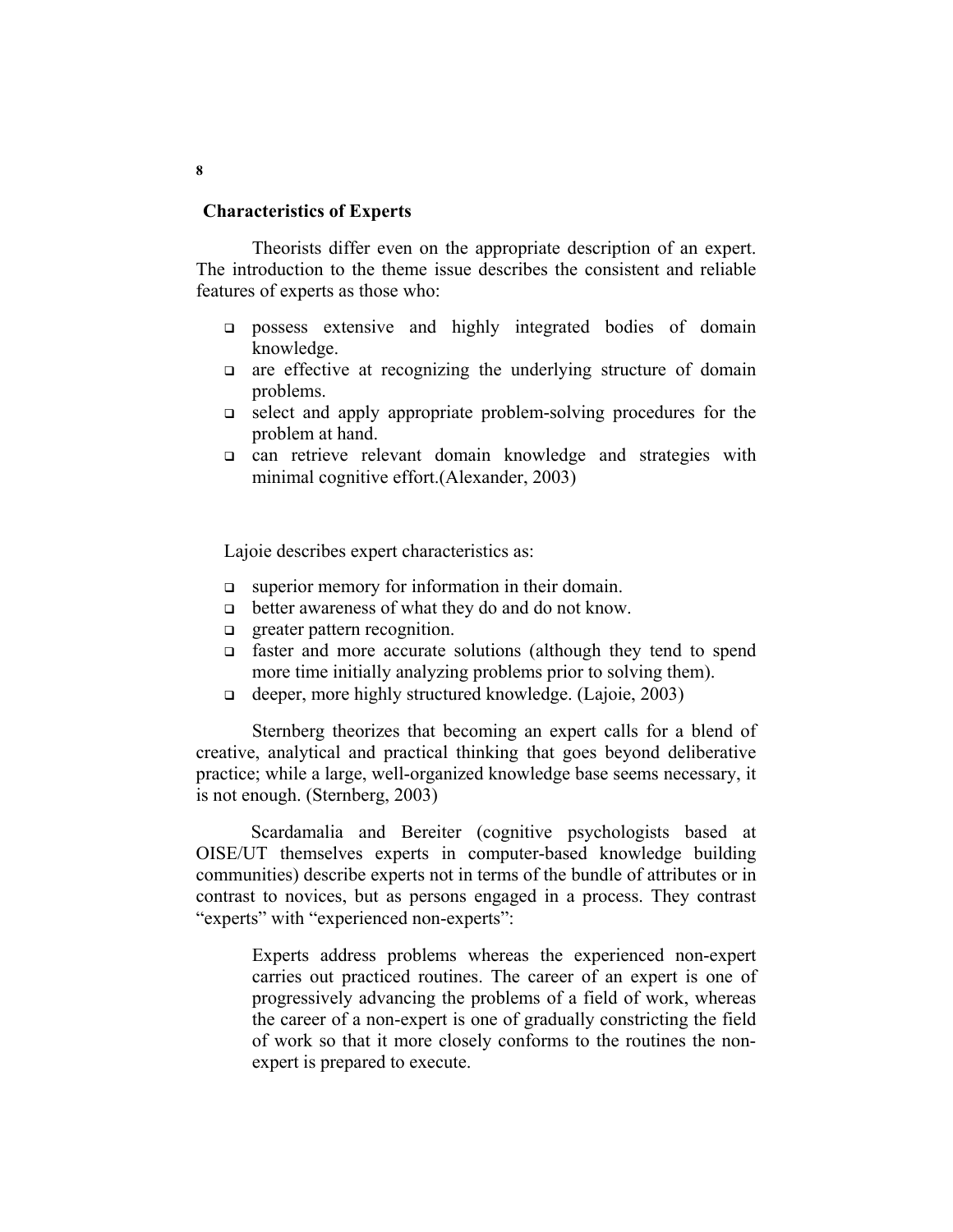Experts tackle problems that increase their expertise – non-experts tackle problems for which they do not have to extend themselves.(Bereiter & Scardamalia, 1993, p. 11)

Thus experts continually reinvest mental resources in progressive problem solving.

## **Research into Lawyers and the Novice-Expert Continuum**

Predictably, there is very little research into the differences between novice lawyers and expert lawyers. Lundeberg (1987) compared law students and experts (law professors and practitioners) reading case law, asking each participant to "think aloud" while reading a series of cases. She found that, on the ability to synthesize:

"…the experts classified problems at a higher level than did the novices, who were more likely to classify problems to be solved by the surface characteristics given in the problems. Here, in discussing the cases, experts could pull together the underlying threads, tying together the facts, issue, rule and rationale into a cohesive whole. The novices tended to focus more narrowly on one element of the case, demonstrating less connectedness in their discussion of the case."(1987, p. 414)

Experts and novices used time in different ways: experts would spend more time overviewing the case and reading the first page, providing context for later reading. "Novices failed to attach the same importance to the first page and did not spend any more time on this page than on the others." (1987, p. 416)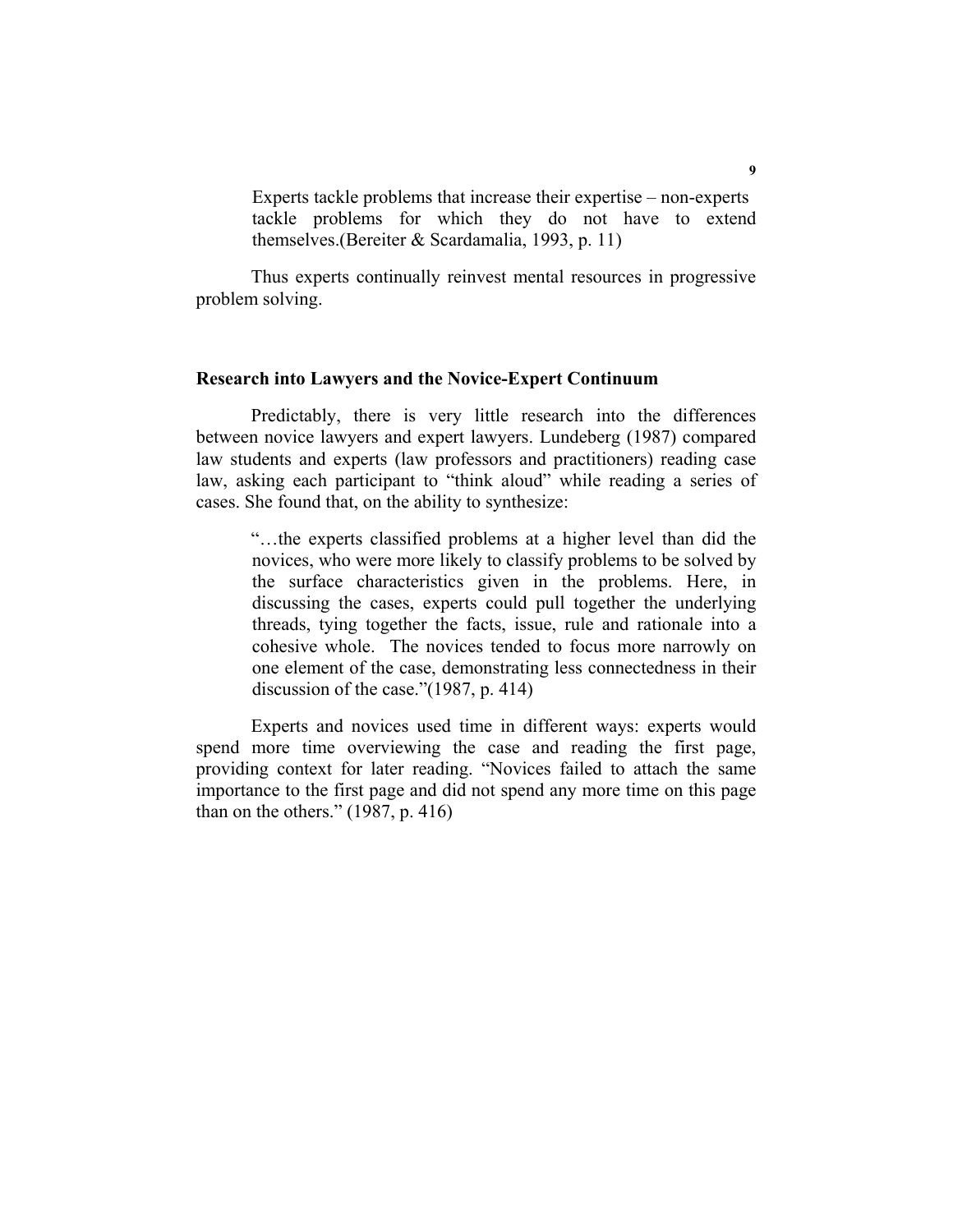The experts used six reading strategies. Five strategies were not used by the novices:

- 1. Use of Context: noting the name of the parties, the date of the opinion, and the court or judge.
- 2. Overview: previewing the opinion, marking the action and summarizing the facts
- 3. Rereading analytically
- 4. Synthesizing the facts, rules and rationale of the case, and generating hypotheticals
- 5. Evaluating the opinion, expressing approval/disapproval, and demonstrating a sophisticated view of jurisprudence.

And one strategy was used by both the novices and the experts:

1. Underlining.

Oates (1997) replicated this study with similar results, although she focused specifically on the needs of law students admitted through an alternative admissions program.

Sherr (2000) studied the differences in initial interviewing skills of entry level and of experienced lawyers, finding that there were essentially no differences in skills as between new lawyers and lawyers with as much as twenty-five years experience. He concluded in part that "(E)xperience over time does not appear by itself to turn out vastly better client interviewers, and is a very poor second compared with the results of training." and "it would seem to be essential that the apprenticeship system …should provide careful supervision and monitoring of young lawyers program is the full value of experience is to be gained." (2000, p. 113).

The sparse research base means that we have limited information on how novices think about constituent problems of legal practice, how they formulate solutions, and where they go wrong. The handful of studies on entry to practice does provide some information, in particular on how the novices handle what Scardamalia and Bereiter describe as "selfregulatory knowledge", or self-management. "Self-regulatory knowledge may be thought of as knowledge that controls the application of other knowledge." (Bereiter & Scardamalia, 1993, p. 60)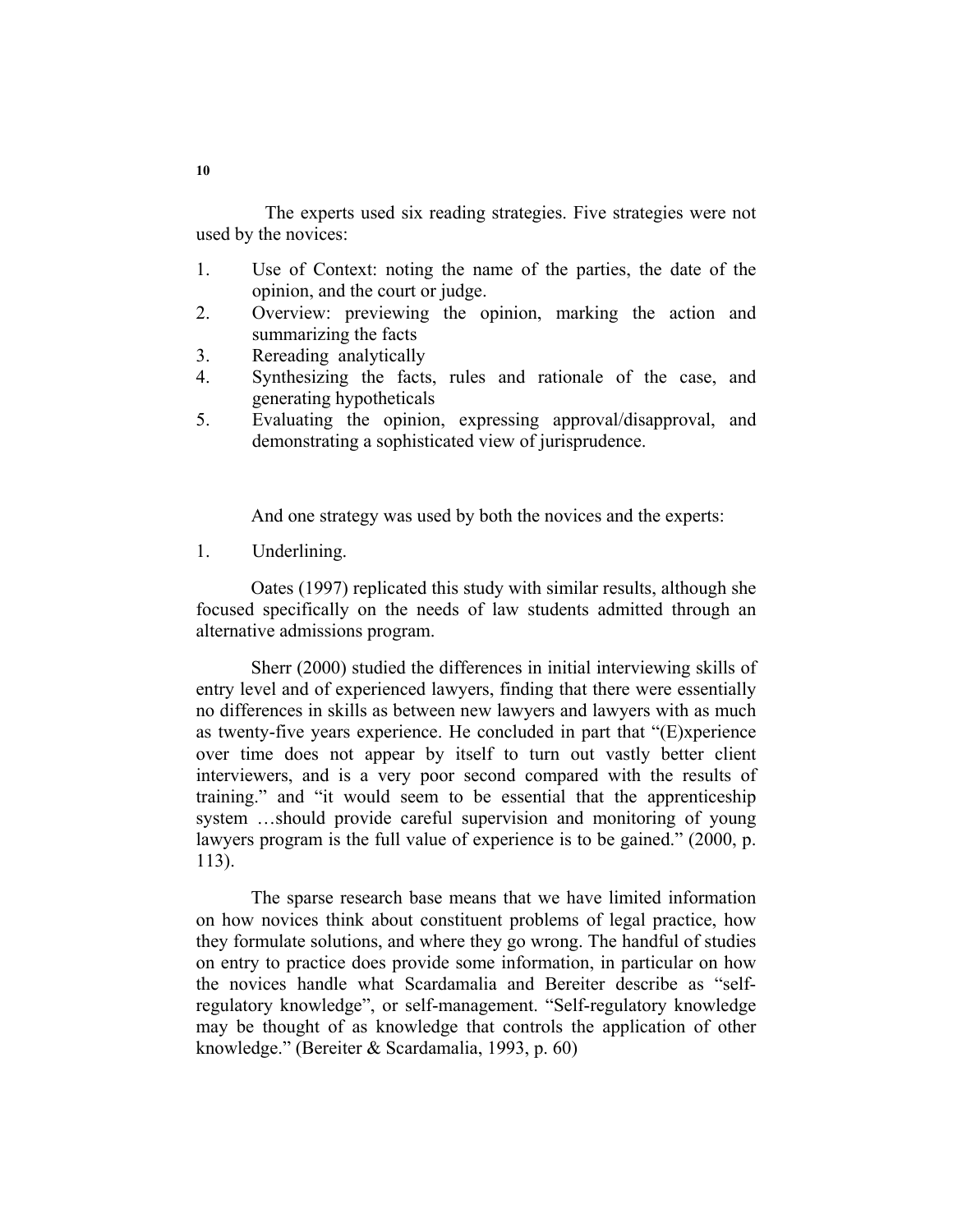A very recent UK study (Fancourt, 2004) is helpful. Fancourt interviewed both solicitor trainees and trainers at a number of different institutions, as background research to improve the Law Practice Course. Comments by both trainees and trainers illustrate novice problems, particularly in self-management:

"I think…that students are still in an academic mode of writing, rather than getting to the point…Comes through when writing up recommendations from a piece of research they might have done. Or drafting a letter of advice. Really good ones master it quite well. Sets a good trainee from the average one, ability to get straight to the issue…the only criticism of the research is the ability [or lack of it] to see the wood for the trees…They give everything and it is for someone else to decide what is wood and what is tree" (2004, p. 32)

"I am afraid trainees straight out of LPC with no prior experience generally don't know what they don't know. It puts more pressure on us as they need nurturing much more and are much less help." (2004, p. 17)

"analytical skills, getting down to what the problem is…and here's the legal context and here's the answer. Clarity of thought…understanding the context of what it is, and that there are different answers and different options on each question." (2004, p. 25)

"One of the things we are looking for, is that you don't need to know answers to everything, but should know when you are getting out of depth…Capable of realizing very quickly if something is not following the norm or they are getting to a point when they are uneasy with it."(2004, p.27)

"[Trainees need to be] more aware of how to use precedents: the way to use them constructively and not just copy them out….[They] always find drafting difficult, seem to get really entrenched with precedents and it puts free thinking out of window, and more importantly they don't look at the document as a whole, and if they stick different precedents together they don't check the basics such as defined phrases." (2004, p. 32)

"Sometimes it seems that trainees arrive looking forward to headdown, black-letter law and legal research. Whereas in fact so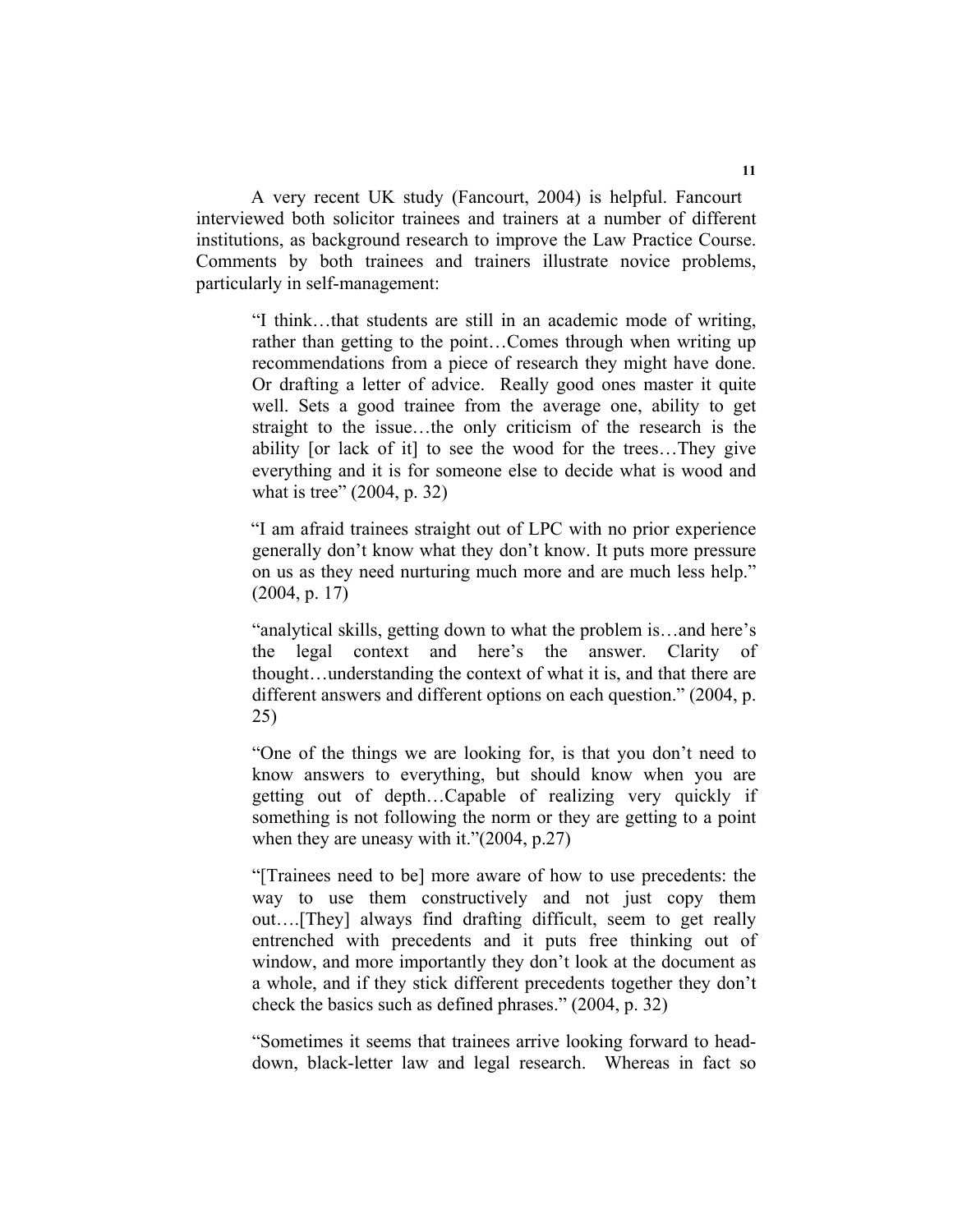much of what we do here involves transaction management…it's very practical…. graduates who have outstanding intellectual credentials but how are less comfortable working in teams.. are going to take longer to find their niche." (2004, p. 39)

Working from these interview quotes, we can conclude that the experts note that the best of the novices:

- $\Box$  get to the point
- $\Box$  can weigh competing options and make decisions
- $\Box$  know their limits
- understand the importance of context
- $\Box$  recognize the extraordinary
- $\Box$  work well with others

## **Becoming an Expert Drafter**

If we were to construct a research agenda on the novice-expert trajectory or continuum, it might include these questions:

- 1. What are the characteristics of an expert drafter? At what point could one be considered an expert? Does it take a certain time period to develop?
- 2. Do experts approach problems differently than novices? What are the "surface features" in legislative drafting, and what are the underlying "deep structures"? Is there a defined point at which novices begin to identify the deep structures, thus redefining the problem at hand?
- 3. What are the problems for which legislative drafters must exercise self-management; for example, how do expert drafters work in teams, or work with clients, or manage changes in government and administration?
- 4. What kinds of drafting problems require progressive problemsolving, i.e. the ability to recognize and manage complexity over time. How do expert drafters progressively advance their field of work?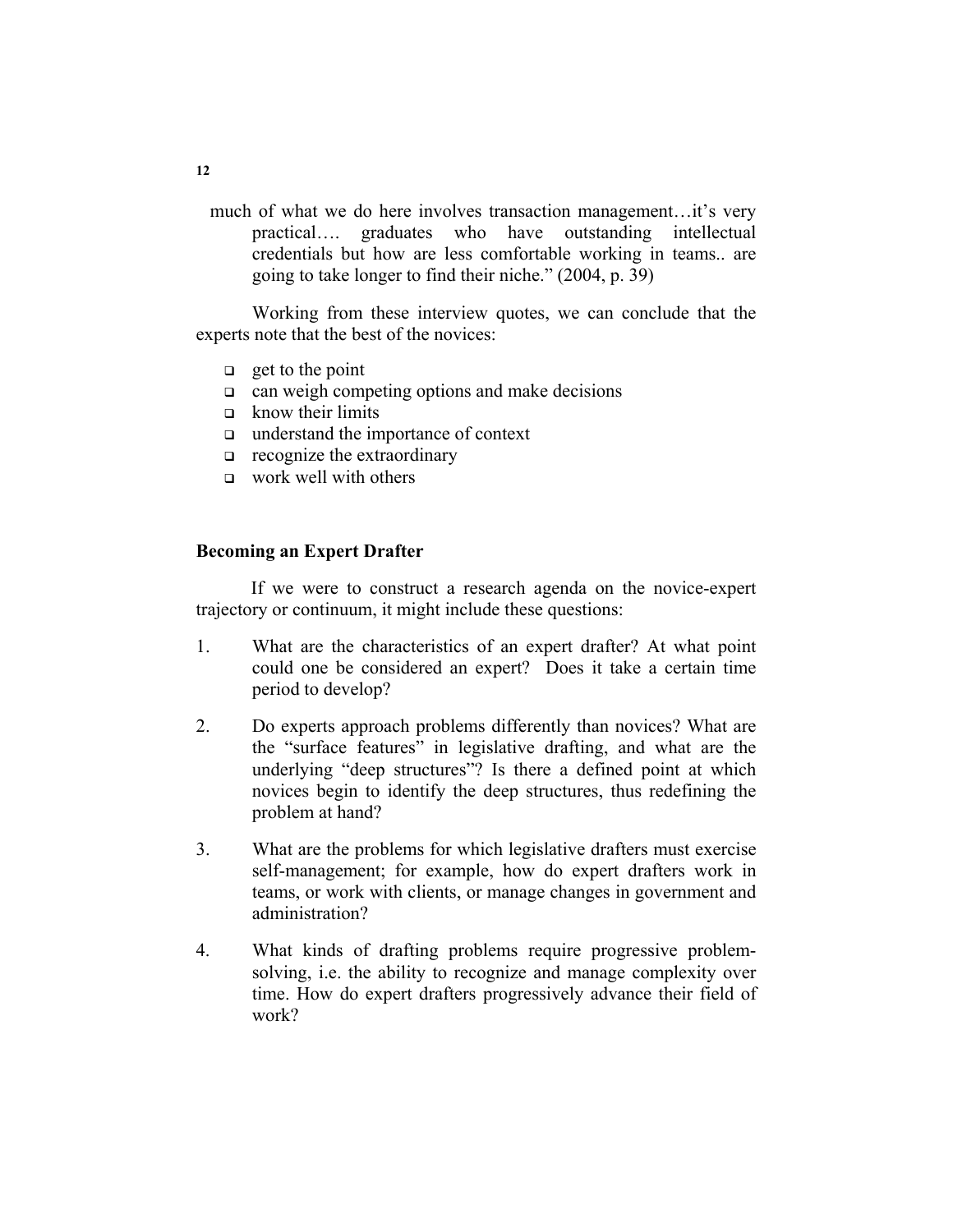5. Finally, what combination of formal and informal learning supports the transition from novice to expert drafter?

Understanding the differences between novices and experts is useful in three ways: First, new drafters may think differently than expert drafters, and therefore need certain kinds of learning supports. Second, becoming an expert is a process that requires time and cannot be pushed. Finally, any official approach to teaching and learning should address mechanisms to enhance thinking in deep structures and progressive problem solving.

These questions will be explored further in the conference session.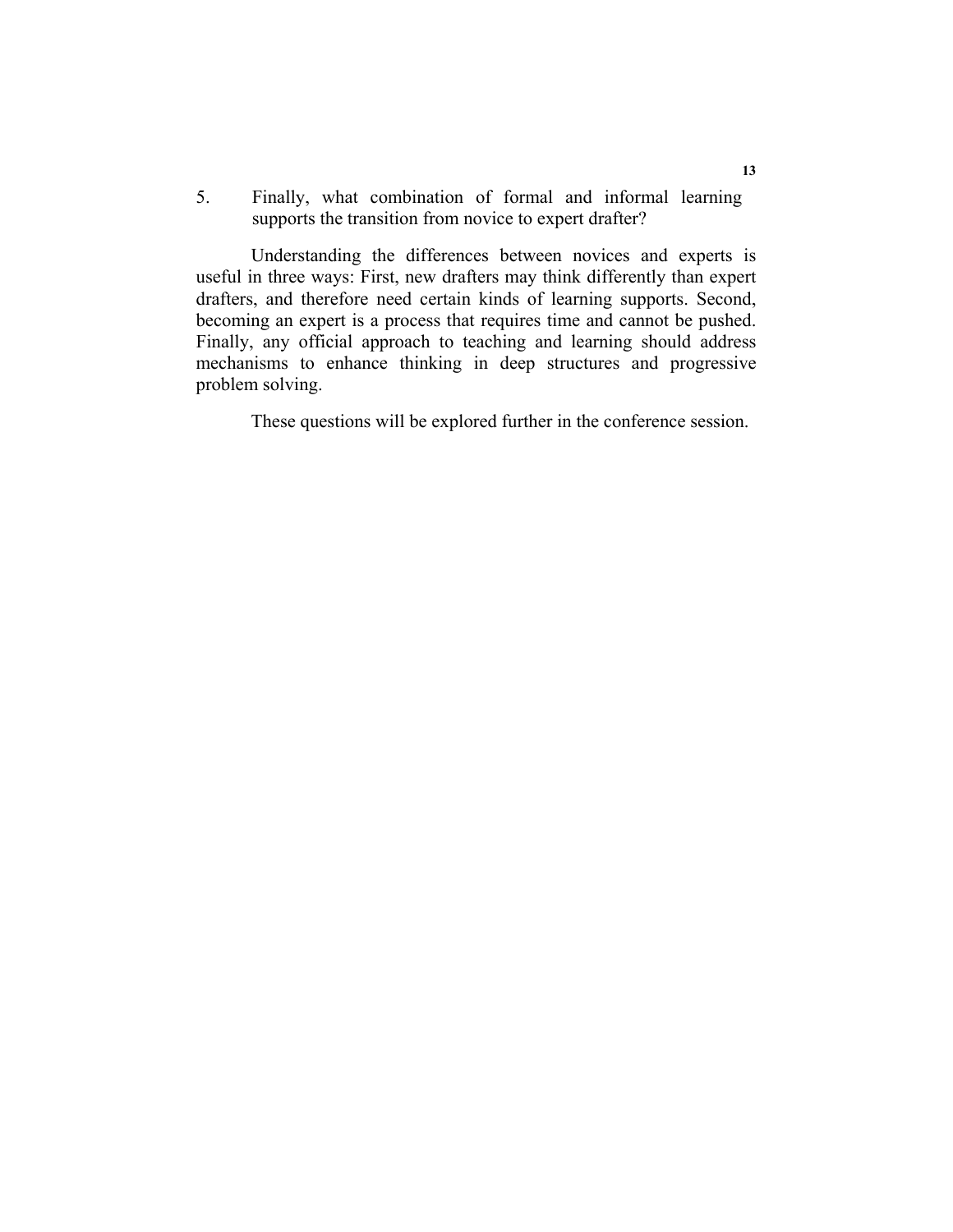Bibliography

- Alexander, P. (2003). Can We Get There From Here? *Educational Researcher, 32*(8), 3-4.
- American Bar Association Section of Legal Education and Admissions to the Bar. (1992). *Report of the Task Force on Law Schools and the Profession: Narrowing the Gap Legal Education and Professional Development-An Educational Continuum (The MacCrate Report)*. Chicago: American Bar Association.
- Bereiter, C., & Scardamalia, M. (1993). *Surpassing Ourselves: An Inquiry into the Nature and Implications of Expertise*. Chicago: Open Court Publishing Company.
- Blasi, G. (1995). What Lawyers Know: Lawyering Expertise, Cognitive Science, and the Functions of Theory. *Journal of Legal Education, 45*, 313.
- Brown, J. S., Collins, A., & Duguid, P. (1989). Situated Cognition and the Culture of Learning. *Educational Researcher*, 32.
- Cort, R., & Sammons, J. L. (1980). The Search for "Good Lawyering": A Concept and Model of Lawyering Competencies. *Cleveland State Law Review, 29*, 397.
- de Groot, J. (1995). *Producing a Competent Lawyer Alternatives Available*. Sydney: Centre for Legal Education.
- Eraut, M., Alderton, J., Cole, G., & Senker, P. (2000). Development of Knowledge and Skills at Work. In F. Coffield (Ed.), *Differing Visions of Learning Society Research Findings Volume 1* (pp. 231-262). Bristol: Policy Press.
- Fancourt, A. (2004). *Hitting the Ground Running? Does the Legal Practice Course prepare students adequately for the training contract?* London: UK Centre for Legal Education.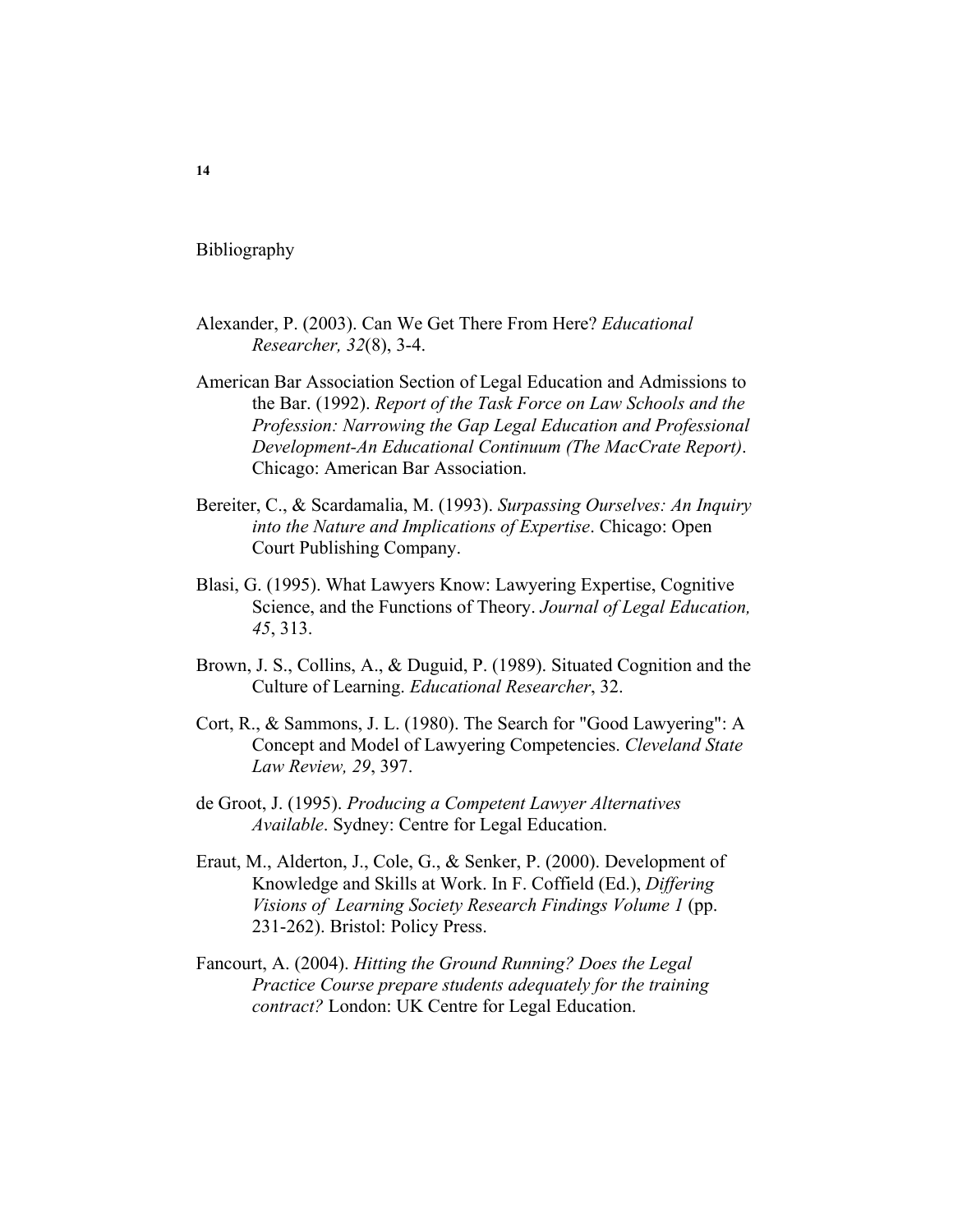- Fitzgerald, M. (1994). Professional Legal Training in the Commonwealth. *Journal of Professional Legal Education, 12*(7), 179-209.
- Foster, J. (2000). *Informal Learning of Management Skills Among Lawyers in a Large Law Firm Practice.* Unpublished Ed.D, Columbia University, New York.
- Johnston, V., & Shapland, J. (1996). *Developing Vocational Legal Training for the Bar*. Sheffield: Institute for the Study of the Legal Profession Faculty of Law University of Sheffield.
- Katzman, P. D. (1996). *Changing and Learning in the Lives of Lawyers: How and Why Lawyers Change and the Role of Continuing Legal Education and Self-Directed Learning.* Unpublished Ed.D., George Washington University, Washington.
- Lajoie, S. P. (2003). Transitions and Trajectories for Studies of Expertise. *Educational Researcher, 32*(8), 21-25.
- Lave, J., & Wenger, E. (1991). *Situated Learning Legitimate Peripheral Participation*. Cambridge: Cambridge University Press.
- Lundeberg, M. (1987). Metacognitive Aspects of Reading Comprehension: Studying Understanding in Legal Case Analysis. *Reading Research Quarterly, 22*(4), 407.
- Menkel-Meadow, C. (1994). Narrowing the Gap by Narrowing the Field: What's Missing from the MacCrate Report - of Skills, Legal Science and Being a Human Being. *Washington Law Review, 69*, 593-624.
- NALP Foundation for Research and Education. (1998). *Keeping The Keepers: Strategies for Associate Retention*. Washington: National Association for Law Placement.
- Nelson, J. W. (1993). *A Study of the Continuing Legal Education Needs of Beginning Solicitors*. Sydney: Centre for Legal Education.
- Neumann, R. (1989). A Preliminary Inquiry into the Art of Critique. *Hastings Law Journal, 40*, 725-769.